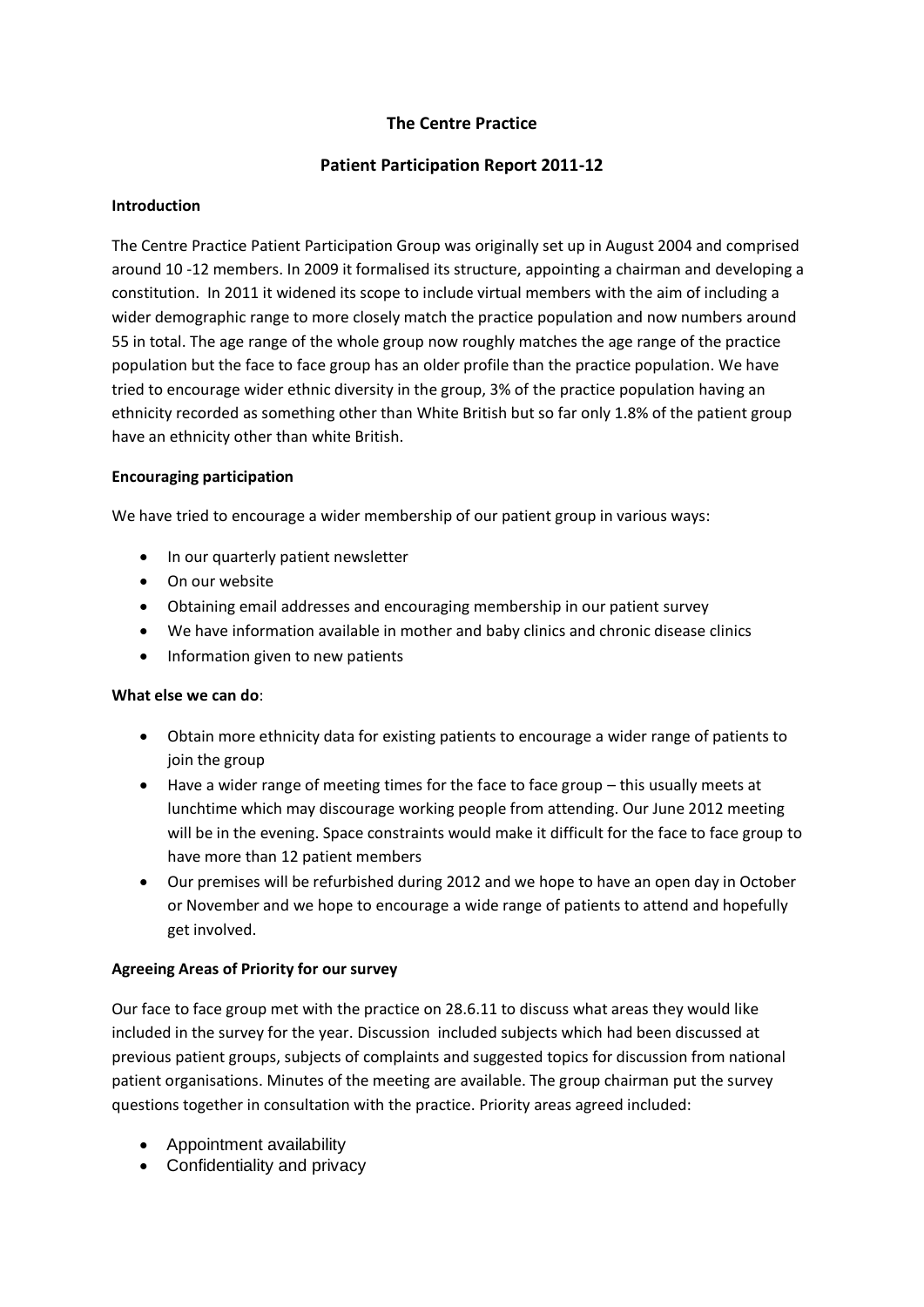- Opening hours
- Access to urgent appointments

#### **The survey**

Our survey was carried out over four weeks in July and August 2011. 300 copies were given out randomly by our Reception. We also placed it on our web site to encourage those who use the website for ordering prescriptions or for information to complete it. (We have around three hundred on-line prescription requests a week so this would give several hundred patients the opportunity to complete the survey) 180 replies were received and collated

#### **Survey Results**

The data from the survey was circulated to the patient group and also to those who had expressed an interest by giving us their email addresses. The results were discussed at a meeting on  $27<sup>th</sup>$ September 2011 where all comments received were aired and an action plan was agreed

#### **Action plan**

| <b>Patients Asked for:</b>                                           | What we will do:                                                                                                                                                                                                                                                                     |  |  |  |  |  |
|----------------------------------------------------------------------|--------------------------------------------------------------------------------------------------------------------------------------------------------------------------------------------------------------------------------------------------------------------------------------|--|--|--|--|--|
| Improved privacy in the Treatment<br>$\bullet$<br>Room               | Room<br>divided<br>Treatment<br>to<br>be<br>$\bullet$<br>appropriately when building work is<br>carried out during 2012 (also more<br>privacy to be provided at Reception<br>desk)<br>Timeframe - by Autumn 2012                                                                     |  |  |  |  |  |
| Improvement in way test results are<br>$\bullet$<br>obtained         | A new leaflet to be produced to<br>$\bullet$<br>outline when and how test results can<br>be obtained<br>Timeframe - By December 2011                                                                                                                                                 |  |  |  |  |  |
| Appointment booking via our website<br>$\bullet$                     | On-line appointment booking will be<br>$\bullet$<br>introduced<br>Timeframe - By summer 2012                                                                                                                                                                                         |  |  |  |  |  |
| Improved access for those with<br>$\bullet$<br>mobility difficulties | The car park will be re-marked shortly<br>$\bullet$<br>and will include a drop off area, next<br>existing disabled parking<br>the<br>to<br>spaces for those who can only walk<br>short distances<br>Timeframe - By Winter 2011<br>$\bullet$                                          |  |  |  |  |  |
| Improved appointment availability                                    | be<br>made<br>the<br>Changes<br>to<br>to<br>appointment system to provide more<br>"soon" appointments.<br>Timeframe - By Autumn 2011<br>$\bullet$<br>Additional Registrar will provide extra<br>appointments<br>Timeframe - By February 2012<br>Financial and space constraints make |  |  |  |  |  |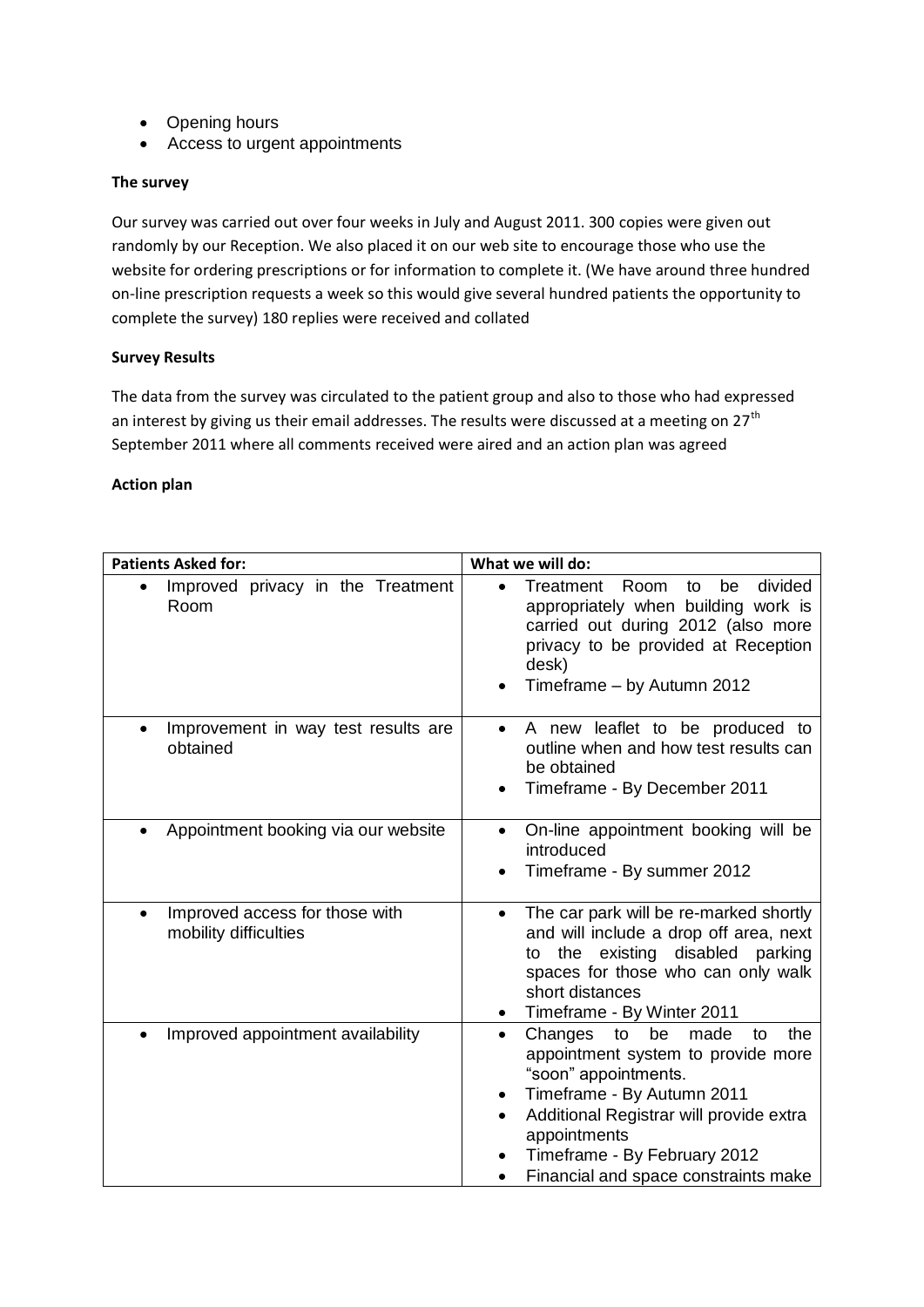| it difficult for us to provide more  |
|--------------------------------------|
|                                      |
| doctor or nurse appointments         |
| • Encourage better use of our triage |
| service                              |
| Timeframe - ongoing                  |

This report is available on our website and on NHS choices. It has been circulated to our patient group members and is available in Reception. A summary has also been included in our patient newsletter.

Our core opening hours are 8.00-6.30 Monday to Friday. In addition as part of the Extended Hours scheme we are open from 7.30am each Monday and Thursday, until 8pm on Monday evenings and one Saturday morning in four from 8.30-11.30am. during both core and extended hours we can be contacted by telephone on 01329 823456, face to face at our Reception desk or via email through our website [www.farehamcentrepractice.co.uk](http://www.farehamcentrepractice.co.uk/)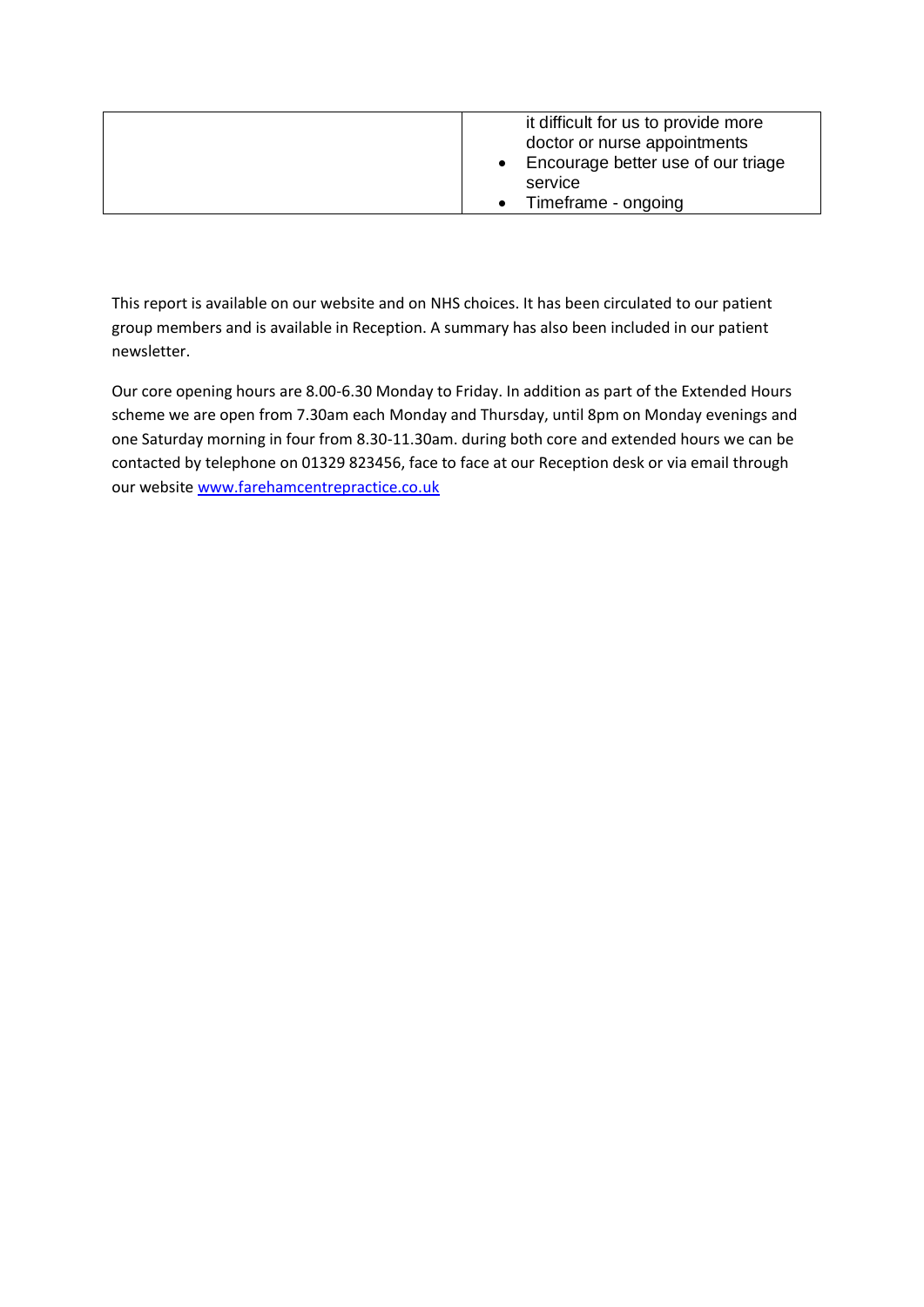# **Information checklist for local patient partidion**

In order to support the assessment of the DES, practices' final report should add

# **Stage one - validate that the patient group is represent**

|                                    |             | Show how the practice demonstrates that the PRG is representative by providing in |                    |  |
|------------------------------------|-------------|-----------------------------------------------------------------------------------|--------------------|--|
| <b>Practice population profile</b> |             |                                                                                   | <b>PRG profile</b> |  |
|                                    |             | Age                                                                               |                    |  |
| % Under 16                         | 15.92       | % Under 16                                                                        |                    |  |
| % 17 - 24                          | 8.42        | $% 17 - 24$                                                                       |                    |  |
| $% 25 - 34$                        | 10.51       | % 25 - 34                                                                         |                    |  |
| $% 35 - 44$                        | 12.52       | % 35 - 44                                                                         |                    |  |
| % 45 - 54                          | 14.57       | % 45 - 54                                                                         |                    |  |
| $% 55 - 64$                        | 12.77       | $% 55 - 64$                                                                       |                    |  |
| $% 65 - 74$                        | 13.17       | $% 65 - 74$                                                                       |                    |  |
| % 75 - 85                          | $8.8\,$     | % 75 - 85                                                                         |                    |  |
| % Over 85                          | 3.34        | % Over 85                                                                         |                    |  |
|                                    |             |                                                                                   |                    |  |
|                                    |             | <b>Ethnicity</b>                                                                  |                    |  |
| White                              |             | White                                                                             |                    |  |
| % British Group                    | 97          | % British Group                                                                   |                    |  |
| % Irish                            | 0.07        | % Irish                                                                           |                    |  |
| Mixed                              |             | Mixed                                                                             |                    |  |
| % White & Black Caribbean          | 0.09        | % White & Black Caribbean                                                         |                    |  |
| % White & Black African            | 0.09        | % White & Black African                                                           |                    |  |
| % White & Asian                    | 0.19        | % White & Asian                                                                   |                    |  |
| Asian or Asian British             |             | Asian or Asian British                                                            |                    |  |
| % Indian                           | 0.46        | % Indian                                                                          |                    |  |
| % Pakistani                        | 0.05        | % Pakistani                                                                       |                    |  |
| % Nepalese                         | $\mathbf 0$ | % Nepalese                                                                        |                    |  |
| % Bangladeshi                      | 0.12        | % Bangladeshi                                                                     |                    |  |
| <b>Black or Black British</b>      |             | <b>Black or Black British</b>                                                     |                    |  |
| % Caribbean                        | 0.03        | % Caribbean                                                                       |                    |  |
| % African                          | 0.31        | % African                                                                         |                    |  |
| Chinese or other ethnic group      |             | Chinese or other ethnic group                                                     |                    |  |
| % Chinese                          | 0.38        | % Chinese                                                                         |                    |  |